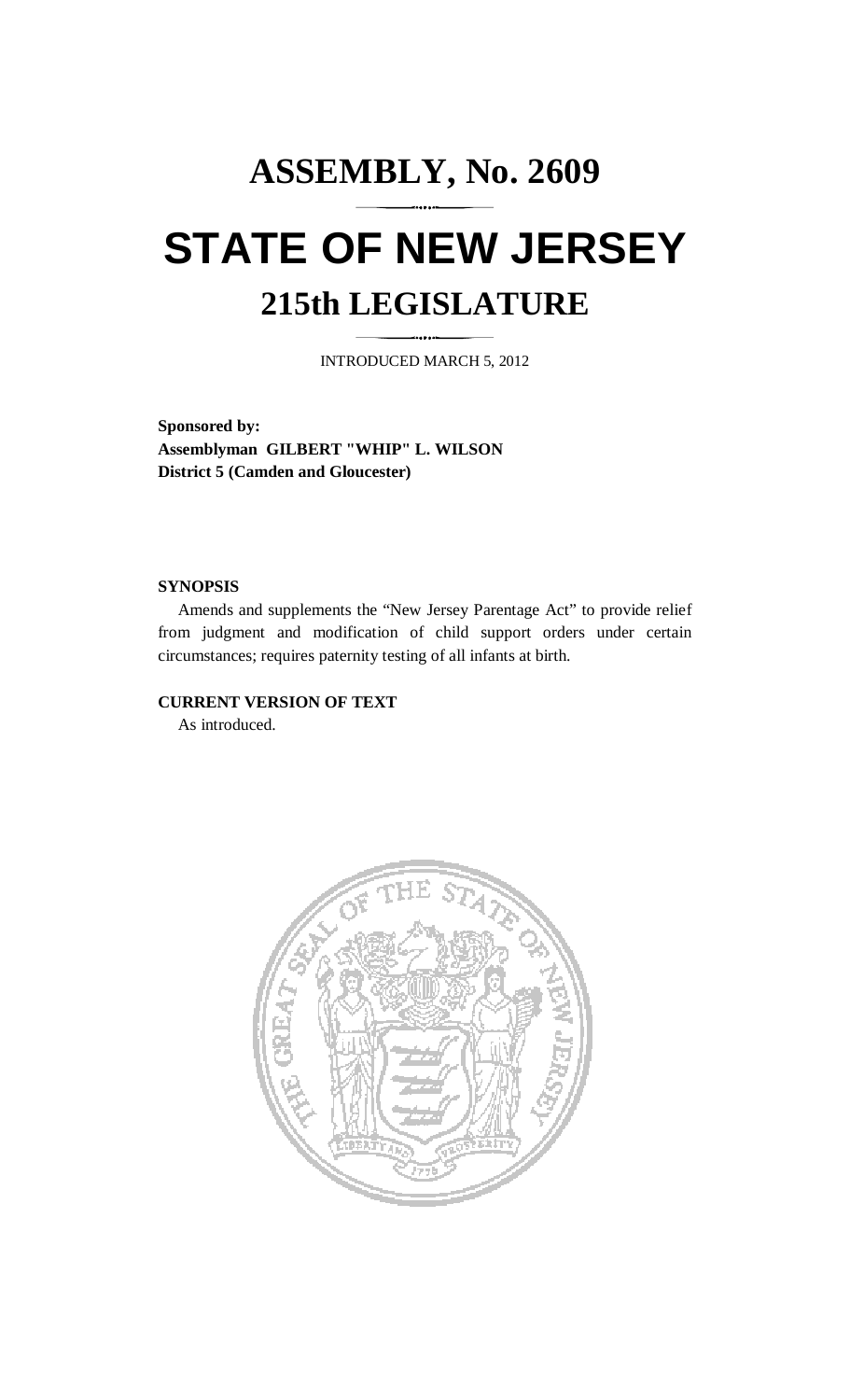1 **AN ACT** concerning paternity and child support, amending and 2 supplementing P.L.1983, c.17. 3 4 **BE IT ENACTED** *by the Senate and General Assembly of the State*  5 *of New Jersey:* 6 7 1. Section 4 of P.L.1983, c. 17 (C.9:17-41) is amended to read 8 as follows: 9 4. The parent and child relationship between a child and: 10 a. The natural mother, may be established by proof of her 11 having given birth to the child, or under P.L.1983, c.17 (C.9:17-38 12 et seq.); 13 b. The natural father, may be established by proof that his 14 paternity has been adjudicated under prior law; under the laws 15 governing probate; by giving full faith and credit to a determination 16 of paternity made by any other state or jurisdiction, whether 17 established through voluntary acknowledgment or through judicial 18 or administrative processes; by a Certificate of Parentage as 19 provided in section 7 of P.L.1994, c.164 (C.26:8-28.1) that is 20 executed by the father, including an unemancipated minor, prior to 21 or after the birth of a child, and filed with the appropriate State 22 agency; by a default judgment or order of the court; or by an order 23 of the court based on a blood test or genetic test that meets or 24 exceeds the specific threshold probability as set by subsection i. of 25 section 11 of P.L.1983, c.17 (C.9:17-48) creating a rebuttable 26 presumption of paternity. 27 In accordance with section 331 of Pub.L.104-193, a signed 28 voluntary acknowledgment of paternity shall be considered a legal 29 finding of paternity subject to the right of the signatory to rescind 30 the acknowledgment within 60 days of the date of signing, or by the 31 date of establishment of a support order to which the signatory is a 32 party, whichever is earlier. 33 The adjudication or acknowledgement of paternity shall only be 34 voided upon a finding that there exists clear and convincing 35 evidence of: fraud, duress or a material mistake of fact, with the 36 burden of proof upon the challenger in accordance with section 6 of 37 P.L. ,c. (C. )(pending before the Legislature as this bill); 38 c. An adoptive parent, may be established by proof of 39 adoption; 40 d. The natural mother or the natural father, may be terminated 41 by an order of a court of competent jurisdiction in granting a 42 judgment of adoption or as the result of an action to terminate 43 parental rights; 44 e. The establishment of the parent and child relationship 45 pursuant to subsections a., b., and c. of this section shall be the

 **EXPLANATION – Matter enclosed in bold-faced brackets** [**thus**] **in the above bill is not enacted and is intended to be omitted in the law.** 

**Matter underlined thus is new matter.**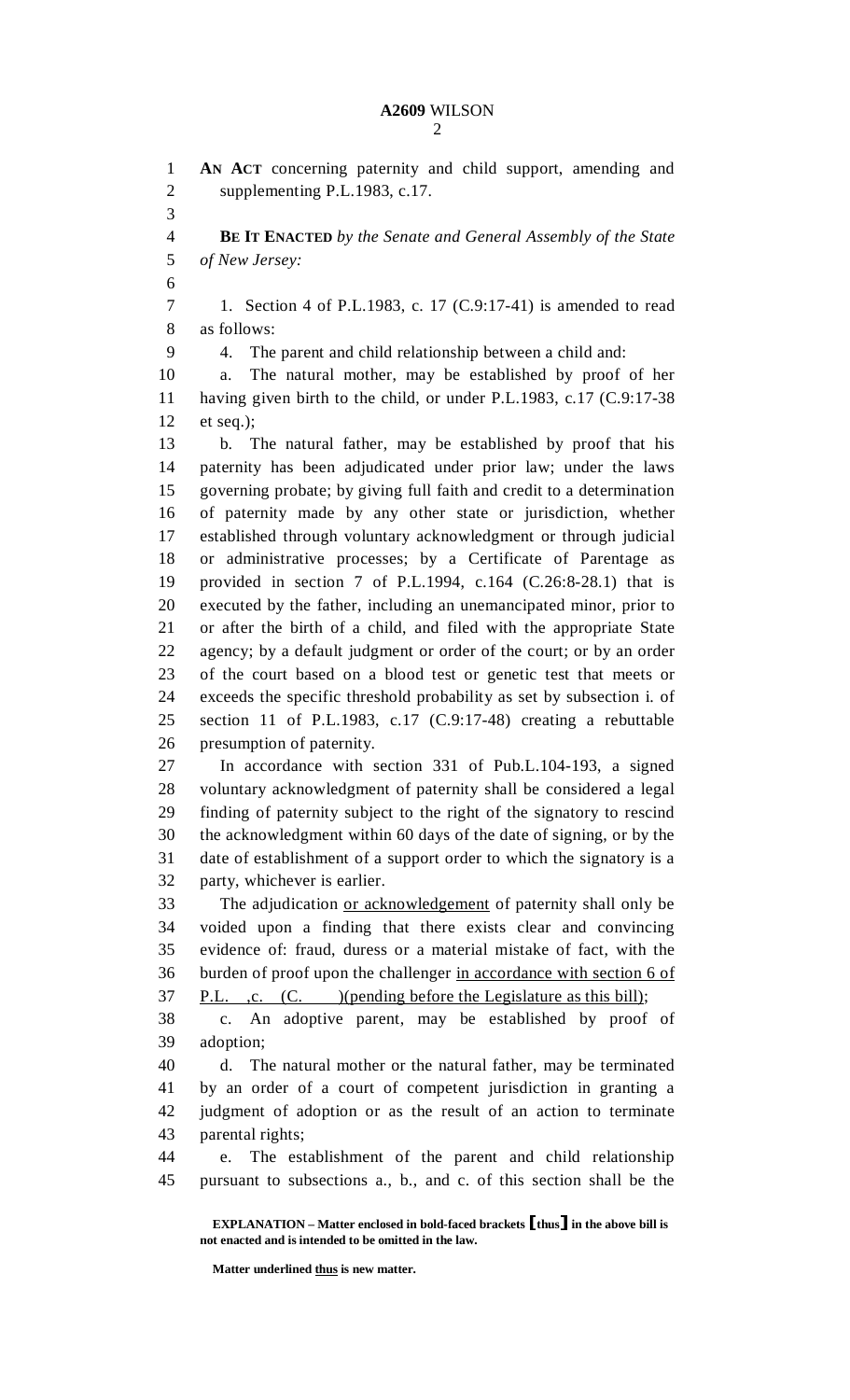1 basis upon which an action for child support may be brought by a 2 party and acted upon by the court without further evidentiary 3 proceedings;

4 f. In any case in which the parties execute a Certificate of 5 Parentage or a rebuttable presumption of paternity is created 6 through genetic testing, the presumption of paternity under section 7 6 of P.L.1983, c.17 (C.9:17-43) shall not apply;

8 g. Pursuant to the provisions of section 331 of Pub.L.104-193, 9 the child and other parties in a contested paternity case shall submit 10 to a genetic test upon the request of one of the parties, unless that 11 person has good cause for refusal, if the request is supported by a 12 sworn statement by the requesting party:

13 (1) alleging paternity and setting forth the facts establishing a 14 reasonable possibility of the requisite sexual contact between the 15 parties; or

16 (2) denying paternity and setting forth the facts establishing a 17 reasonable possibility of the nonexistence of sexual contact between 18 the parties;

19 h. In a contested paternity case in which the State IV-D agency 20 requires or the court orders genetic testing, the State IV-D agency 21 shall:

22 (1) pay the costs of the genetic test and may recoup payment 23 from the alleged father whose paternity is established; and

24 (2) obtain additional testing if the initial test results are 25 contested, and upon the request and advance payment for the 26 additional test by the contestant.

- 27 (cf: P.L.1998, c.1, s.38)
- 28

29 2. Section 6 of P.L.1983, c.17 (C.9:17-43) is amended to read as 30 follows:

31 6. a. A man is presumed to be the biological father of a child if:

32 (1) He and the child's biological mother are or have been 33 married to each other and the child is born during the marriage, or 34 within 300 days after the marriage is terminated by death, 35 annulment or divorce;

36 (2) Before the child's birth, he and the child's biological mother 37 have attempted to marry each other by a marriage solemnized in 38 apparent compliance with law, although the attempted marriage is 39 or could be declared invalid, and:

40 (a) if the attempted marriage could be declared invalid only by a 41 court, the child is born during the attempted marriage, or within 300 42 days after its termination by death, annulment or divorce; or

43 (b) if the attempted marriage is invalid without a court order, the 44 child is born within 300 days after the termination of cohabitation;

45 (3) After the child's birth, he and the child's biological mother 46 have married, or attempted to marry, each other by a marriage 47 solemnized in apparent compliance with law, although the 48 attempted marriage is or could be declared invalid, and: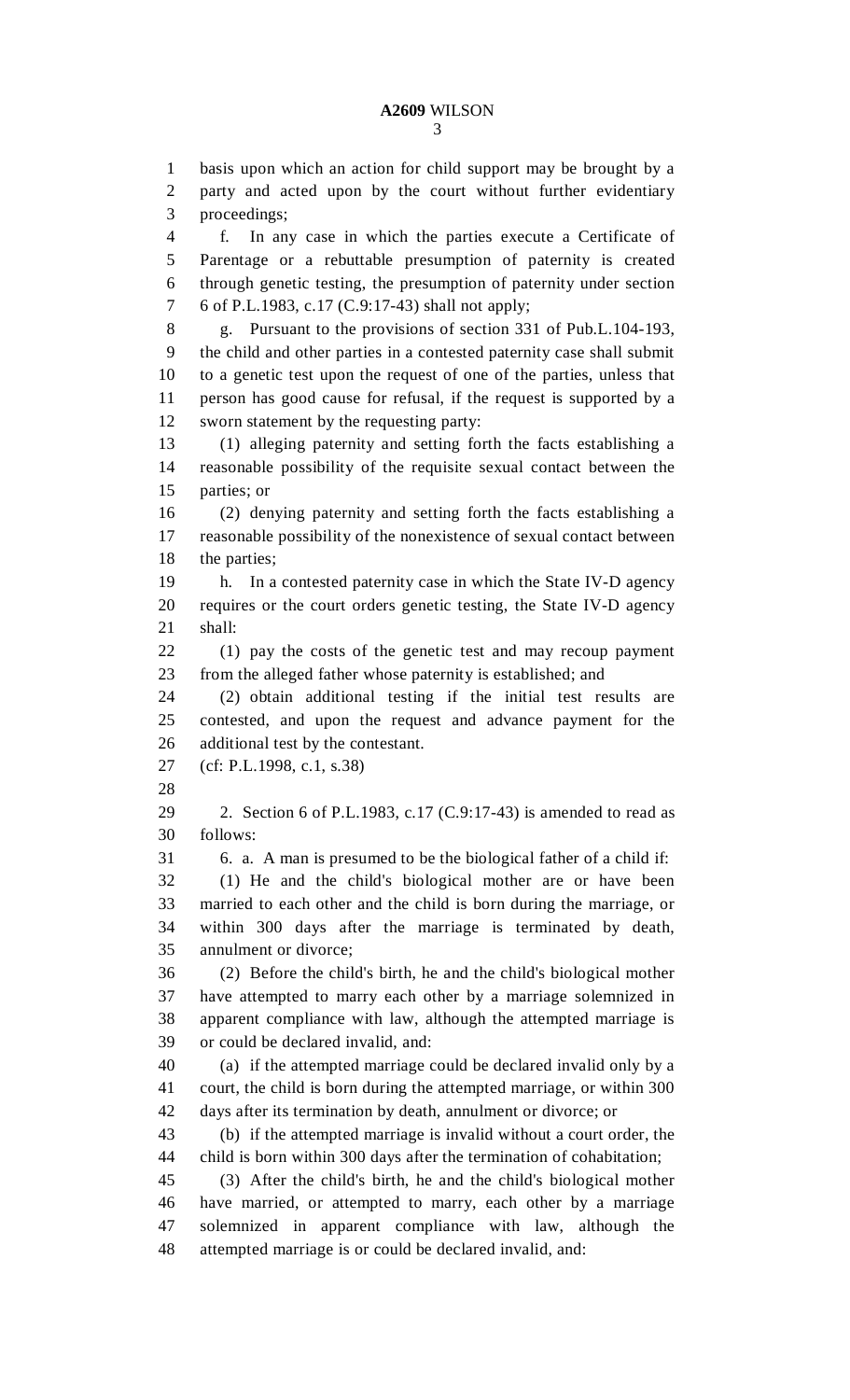4

1 (a) he has acknowledged his paternity of the child in writing 2 filed with the local registrar of vital statistics;

3 (b) he has sought to have his name placed on the child's birth 4 certificate as the child's father, pursuant to R.S.26:8-40; or

5 (c) he openly holds out the child as his natural child; or

6 (d) he is obligated to support the child under a written voluntary 7 agreement or court order;

8 (4) While the child is under the age of majority, he receives the 9 child into his home and openly holds out the child as his natural 10 child;

11 (5) While the child is under the age of majority, he provides 12 support for the child and openly holds out the child as his natural 13 child; or

14 (6) He acknowledges his paternity of the child in a writing filed 15 with the local registrar of vital statistics, which shall promptly 16 inform the mother of the filing of the acknowledgment, and she 17 does not dispute the acknowledgment within a reasonable time after 18 being informed thereof, in a writing filed with the local registrar. If 19 another man is presumed under this section to be the child's father, 20 acknowledgment may be effected only with the written consent of 21 the presumed father. Each attempted acknowledgment, whether or 22 not effective, shall be kept on file by the local registrar of vital 23 statistics and shall entitle the person who filed it to notice of all 24 proceedings concerning parentage and adoption of the child, as 25 provided in section 10 of P.L.1983, c.17 (C.9:17-47) and pursuant 26 to section 9 of P.L.1977, c.367 (C.9:3-45.

27 b. A presumption under this section may be rebutted in an 28 appropriate action only by clear and convincing evidence. If two or 29 more presumptions arise which conflict with each other, the 30 presumption which on the facts is founded on the weightier 31 considerations of policy and logic controls. The presumption is 32 rebutted by a court order terminating the presumed father's paternal 33 rights or by establishing that another man is the child's biological or 34 adoptive father in accordance with section 6 of P.L., 35 c. (C. )(pending before the Legislature as this bill).

36 c. Notwithstanding the provisions of this section to the 37 contrary, in an action brought under this act against the legal 38 representative or the estate of a deceased alleged father, the criteria 39 in paragraphs (4) and (5) of subsection a. of this section shall not 40 constitute presumptions but shall be considered by the court 41 together with all of the evidence submitted. The decision of the 42 court shall be based on a preponderance of the evidence.

43 d. In the absence of a presumption, the court shall decide 44 whether the parent and child relationship exists, based upon a 45 preponderance of the evidence.

46 e. There is a rebuttable presumption that a man has knowledge 47 of his paternity and the birth of a child if he had sexual intercourse 48 with the biological mother within 300 days of the child's birth. This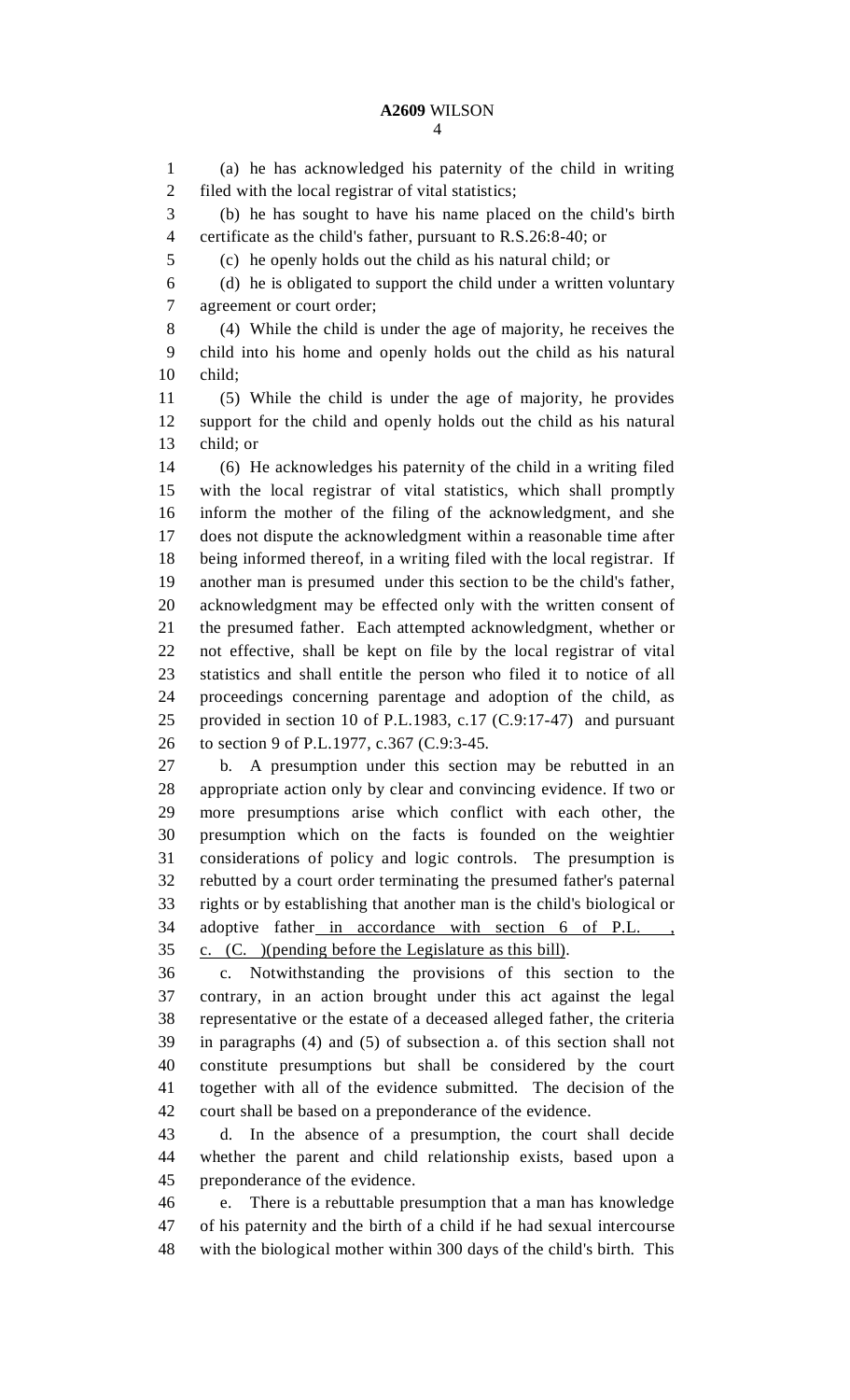5

1 presumption may be rebutted only by clear and convincing evidence 2 in an appropriate action based on fraud, duress, or 3 misrepresentation by the biological mother concerning the paternity 4 or birth of the child in accordance with section 6 of P.L. , 5 c. (C. )(pending before the Legislature as this bill). This claim of 6 fraud, duress, or misrepresentation must be asserted prior to the 7 finalization of the adoption. 8 (cf: P.L.1998, c.20, s.4) 9 10 3. Section 8 of P.L.1983, c. 17 (C.9:17-45) is amended to read as 11 follows: 12 8. a. A child, a legal representative of the child, the natural 13 mother, the estate or legal representative of the mother, if the 14 mother has died or is a minor, a man alleged or alleging himself to 15 be the father, the estate or legal representative of the alleged father, 16 if the alleged father has died or is a minor, the Division of Family 17 Development in the Department of Human Services, or the county 18 welfare agency, or any person with an interest recognized as 19 justiciable by the court may bring or defend an action or be made a 20 party to an action at any time for the purpose of determining the 21 existence or nonexistence of the parent and child relationship. 22 b. No action shall be brought under P.L.1983, c.17 (C.9:17-38 23 et seq.) more than five years after the child attains the age of 24 majority. 25 c. The death of the alleged father shall not cause abatement of 26 any action to establish paternity, and an action to determine the 27 existence or nonexistence of the parent and child relationship may 28 be instituted or continued against the estate or the legal 29 representative of the alleged father. 30 d. Regardless of its terms, an agreement, other than an 31 agreement approved by the court in accordance with subsection c. 32 of section 11 of P.L.1983, c.17 (C.9:17-48) between an alleged or 33 presumed father and the mother of the child, shall not bar an action 34 under this section <u>or section 6 of P.L., c. (C. )(pending before</u> 35 the Legislature as this bill). 36 e. If an action under this section is brought before the birth of 37 the child, all proceedings shall be stayed until after the birth, except 38 service of process and the taking of depositions to perpetuate 39 testimony. The court may consider the issue of medical expenses 40 and may order the alleged father to pay the reasonable expenses of 41 the mother's pregnancy and postpartum disability. Bills for 42 pregnancy, childbirth and genetic testing are admissible as evidence 43 without requiring third party foundation testimony, and shall 44 constitute prima facie evidence of the amounts incurred for such 45 services or for testing on behalf of the child. 46 f. This section does not extend the time within which a right of 47 inheritance or a right to succession may be asserted beyond the time 48 provided by law relating to distribution and closing of decedents'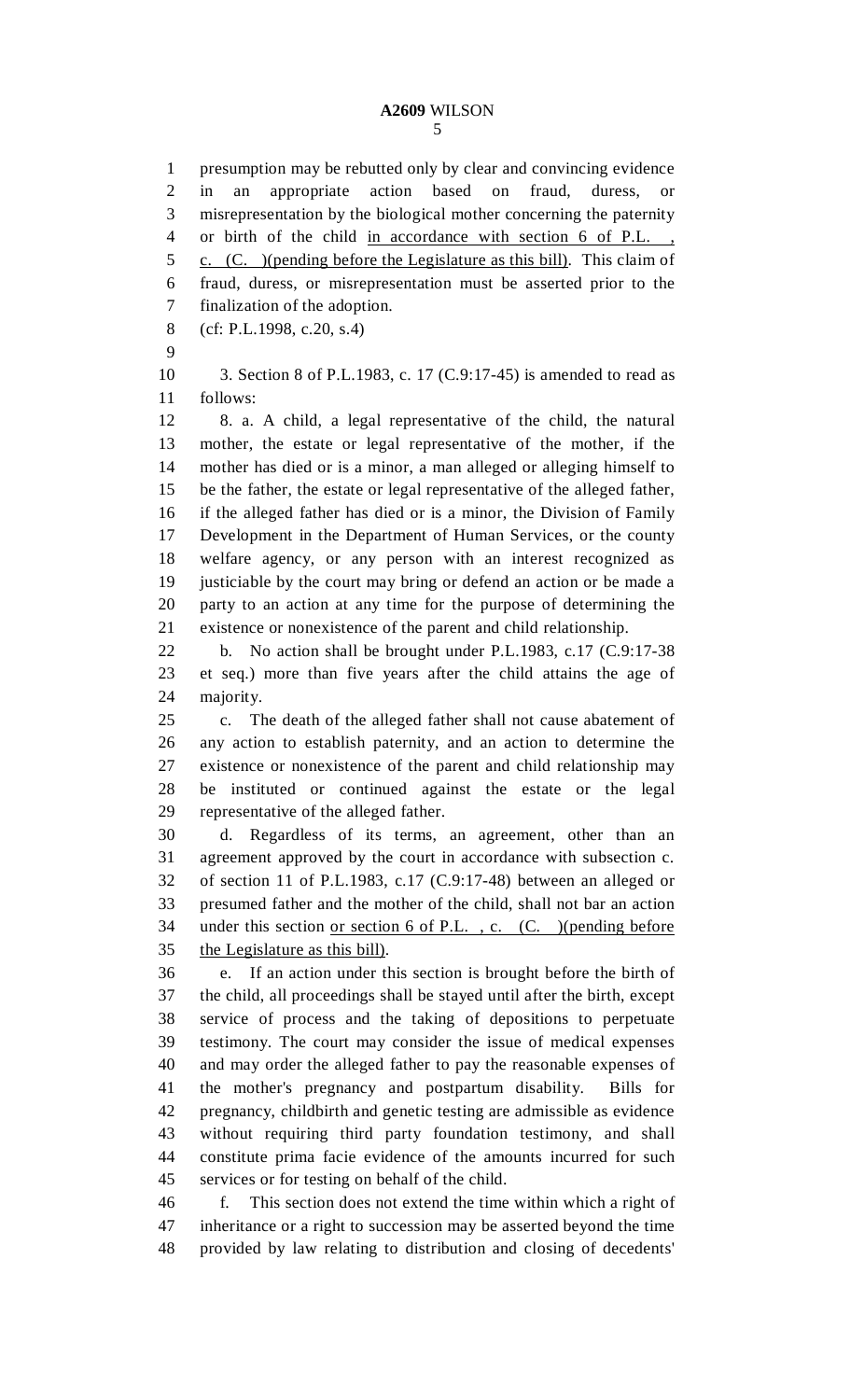1 estates or to the determination of heirship, or otherwise, or limit any 2 time period for the determination of any claims arising under the 3 laws governing probate, including the construction of wills and trust 4 instruments. 5 (cf: P.L.1998, c.1, s.39) 6 7 4. Section 11 of P.L.1983, c. 17 (C.9:17-48) is amended to read 8 as follows: 9 11. a. As soon as practicable after an action to declare the 10 existence or nonexistence of the father and child relationship has 11 been brought, a consent conference shall be held by the Superior 12 Court, Chancery Division, Family Part intake service, the Probation 13 Division or the county welfare agency. At the request of either 14 party, the determination of paternity may be referred directly to the 15 court in lieu of the consent process. A court appearance shall be 16 scheduled in the event that a consent agreement cannot be reached. 17 b. On the basis of the information produced at the conference, 18 an appropriate recommendation for settlement shall be made to the 19 parties, which may include any of the following: 20 (1) That the action be dismissed with or without prejudice; or 21 (2) That the alleged father voluntarily acknowledge his paternity 22 of the child. 23 c. If the parties accept a recommendation made in accordance 24 with subsection b. of this section, which has been approved by the 25 court, judgment shall be entered or a Certificate of Parentage shall 26 be executed accordingly. 27 d. If a party refuses to accept a recommendation made under 28 subsection b. of this section or the consent conference is terminated 29 because it is unlikely that all parties would accept a 30 recommendation pursuant to subsection b. of this section, and blood 31 tests or genetic tests have not been taken, the county welfare agency 32 shall require or the court shall order the child and the parties to 33 submit to blood tests or genetic tests unless a party claims, and the 34 county welfare agency or the court finds, good cause for not 35 ordering the tests. The court may hear and decide motions to 36 challenge a directive issued by the county welfare agency requiring 37 a party to submit to blood or genetic tests. A genetic test shall be 38 ordered upon the request of either party, if the request is supported 39 by a sworn statement by the requesting party which alleges 40 paternity and sets forth the facts establishing a reasonable 41 possibility of the requisite sexual contact between the parties or 42 denies paternity and sets forth the facts establishing a reasonable 43 possibility of the nonexistence of sexual contact between the parties 44 or the reasonable possibility of the existence of sexual contact 45 between the mother and another man. If a party refuses to 46 acknowledge paternity based upon the blood or genetic test results, 47 the action shall be set for a hearing.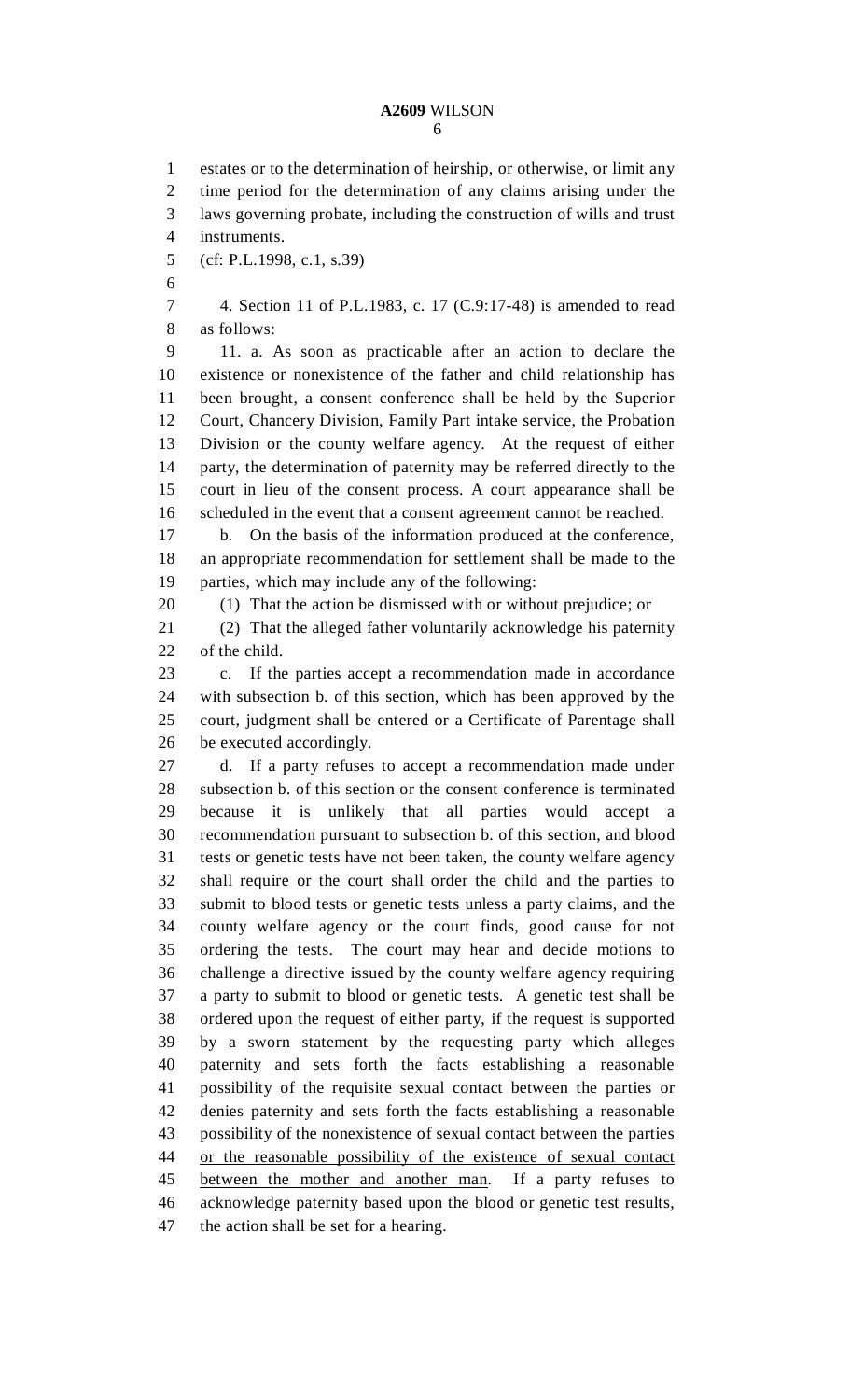1 If the results of the blood test or genetic test indicate that the 2 specific threshold probability, as set by subsection i. of this section 3 to establish paternity has been met or exceeded, the results shall be 4 received in evidence as a rebuttable presumption of paternity 5 without requiring any additional foundation testimony or proof of 6 authenticity or accuracy of the paternity testing or results. In actions 7 based on allegations of fraud or inaccurate analysis, the court or the 8 county welfare agency shall require that additional blood or genetic 9 tests be scheduled within 10 days of the request and be performed 10 by qualified experts. Additional blood or genetic tests shall be paid 11 for in advance by the requesting party.

12 If a party objects to the results of the blood or genetic tests, the 13 party shall make the objection to the appropriate agency, in writing, 14 within 10 days of the consent conference or hearing.

15 e. The guardian ad litem may accept or refuse to accept a 16 recommendation under this section.

17 f. (Deleted by amendment, P.L.1994, c.164).

18 g. No evidence, testimony or other disclosure from the consent 19 conference shall be admitted as evidence in a civil action except by 20 consent of the parties. However, blood tests or genetic tests ordered 21 pursuant to subsection d. of this section shall be admitted as 22 evidence.

23 h. The refusal to submit to a blood test or genetic test required 24 pursuant to subsection d. of this section, or both, shall be admitted 25 into evidence and shall give rise to the presumption that the results 26 of the test would have been unfavorable to the interests of the party 27 who refused to submit to the test. Refusal to submit to a blood test 28 or genetic test, or both, is also subject to the contempt power of the 29 court.

30 i. Blood test or genetic test results indicating a 95% or greater 31 probability that the alleged father is the father of the child shall 32 create a presumption of paternity which may be rebutted only by 33 clear and convincing evidence that the results of the test are not 34 reliable in that particular case.

35 j. If a party refuses to acknowledge paternity or does not 36 appear at a consent conference conducted by the county welfare 37 agency, the county welfare agency shall refer the matter to the court 38 for adjudication. For purposes of establishing paternity, the blood 39 or genetic test results shall be admitted into evidence at the hearing 40 without the need for foundation testimony or other proof of 41 authenticity or accuracy, unless an objection is made.

42 k. Nothing in this section shall preclude an action pursuant to 43 section 6 of P.L., c. (C. )(pending before the Legislature as 44 this bill).

45 (cf: P.L.1998, c.1, s.40)

46

47 5. Section 16 of P.L.1983, c. 17 (C.9:17-53) is amended to read 48 as follows: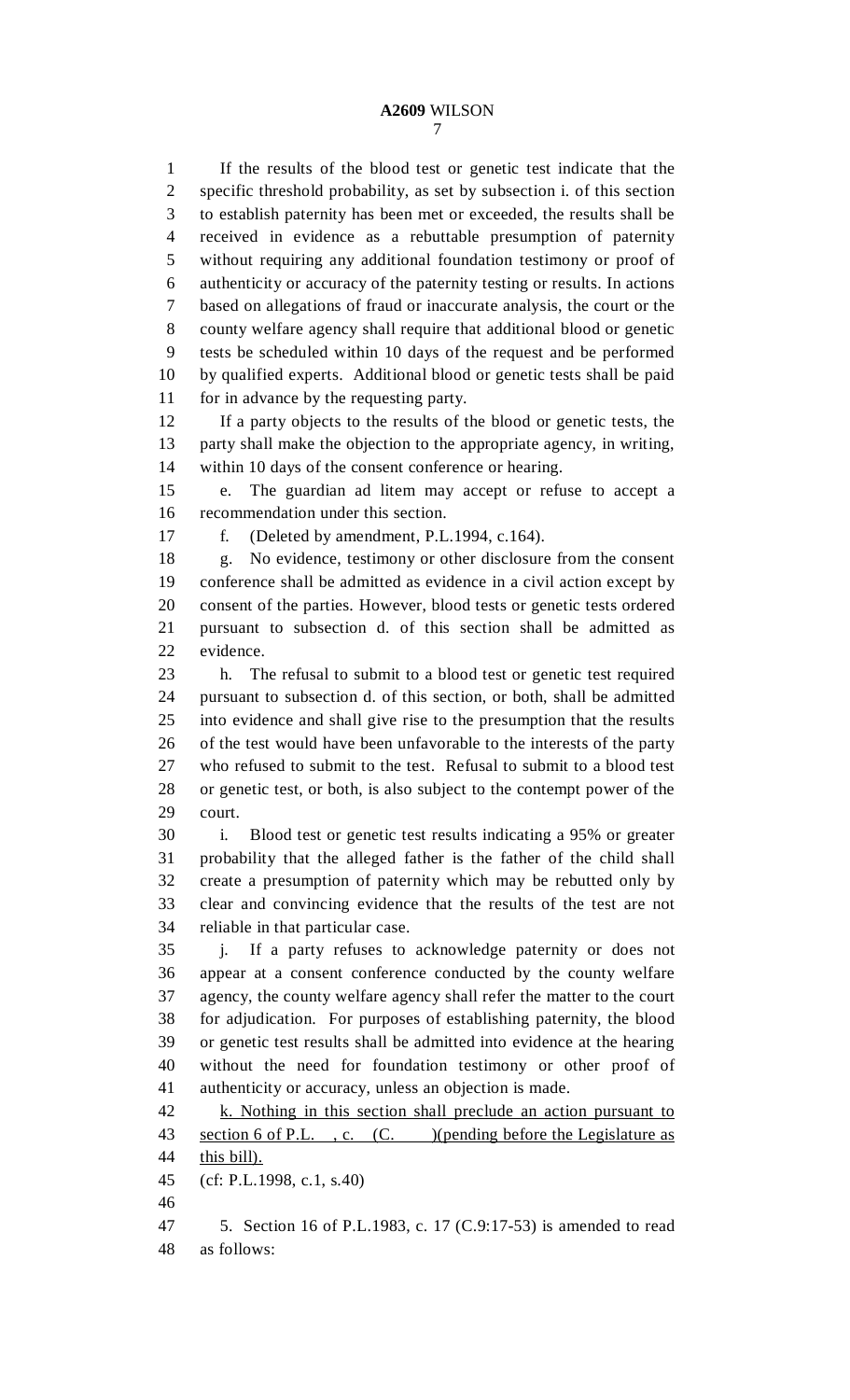1 16. a. **[The]** Except as provided in section 6 of P.L.<br>2 c. (C. ) (pending before the Legislature as this bill)  $c.$  (C. ) (pending before the Legislature as this bill) the 3 judgment or order of the court or a Certificate of Parentage 4 determining the existence or nonexistence of the parent and child 5 relationship is determinative for all purposes.

6 b. If the judgment or order of the court is at variance with the 7 child's birth certificate, the court shall order that an amendment to 8 the original birth record be made under section 22 of P.L.1983, c.17 9 (C.9:17-59).

10 c. The judgment or order may contain any other provision 11 directed against the appropriate party to the proceeding concerning 12 the duty of support, the custody and guardianship of the child, 13 parenting time privileges with the child, the furnishing of bond or 14 other security for the payment of the judgment, the repayment of 15 any public assistance grant, or any other matter in the best interests 16 of the child. The judgment or order may direct the father to pay the 17 reasonable expenses of the mother's pregnancy and postpartum 18 disability, including repayment to an agency which provided public 19 assistance funds for those expenses. Bills for pregnancy, childbirth 20 and blood or genetic testing are admissible as evidence without 21 requiring third party foundation testimony, and shall constitute 22 prima facie evidence of the amounts incurred for these services or 23 for testing on behalf of the child.

24 d. Support judgments or orders ordinarily shall be for periodic 25 payments, which may vary in amount. In the best interests of the 26 child, the purchase of an annuity may be ordered in lieu of periodic 27 payments of support. The court may limit a parent's liability for 28 past support of the child to the proportion of the expenses already 29 incurred that the court deems just.

30 e. In determining the amount to be paid by a parent for support 31 of the child and the period during which the duty of support is 32 owed, the court shall apply the child support guidelines as defined 33 in section 3 of P.L.1998, c.1 (C.2A:17-56.52). In cases in which 34 the court finds that a deviation from these guidelines is appropriate, 35 the court shall consider all relevant facts when determining the 36 amount of support, including the:

37 (1) Needs of the child;

38 (2) Standard of living and economic circumstances of each 39 parent;

40 (3) Income and assets of each parent, including any public 41 assistance grant received by a parent;

42 (4) Earning ability of each parent, including educational 43 background, training, employment skills, work experience, 44 custodial responsibility for children and the length of time and cost 45 for each parent to obtain training or experience for appropriate 46 employment;

47 (5) Need and capacity of the child for education, including 48 higher education;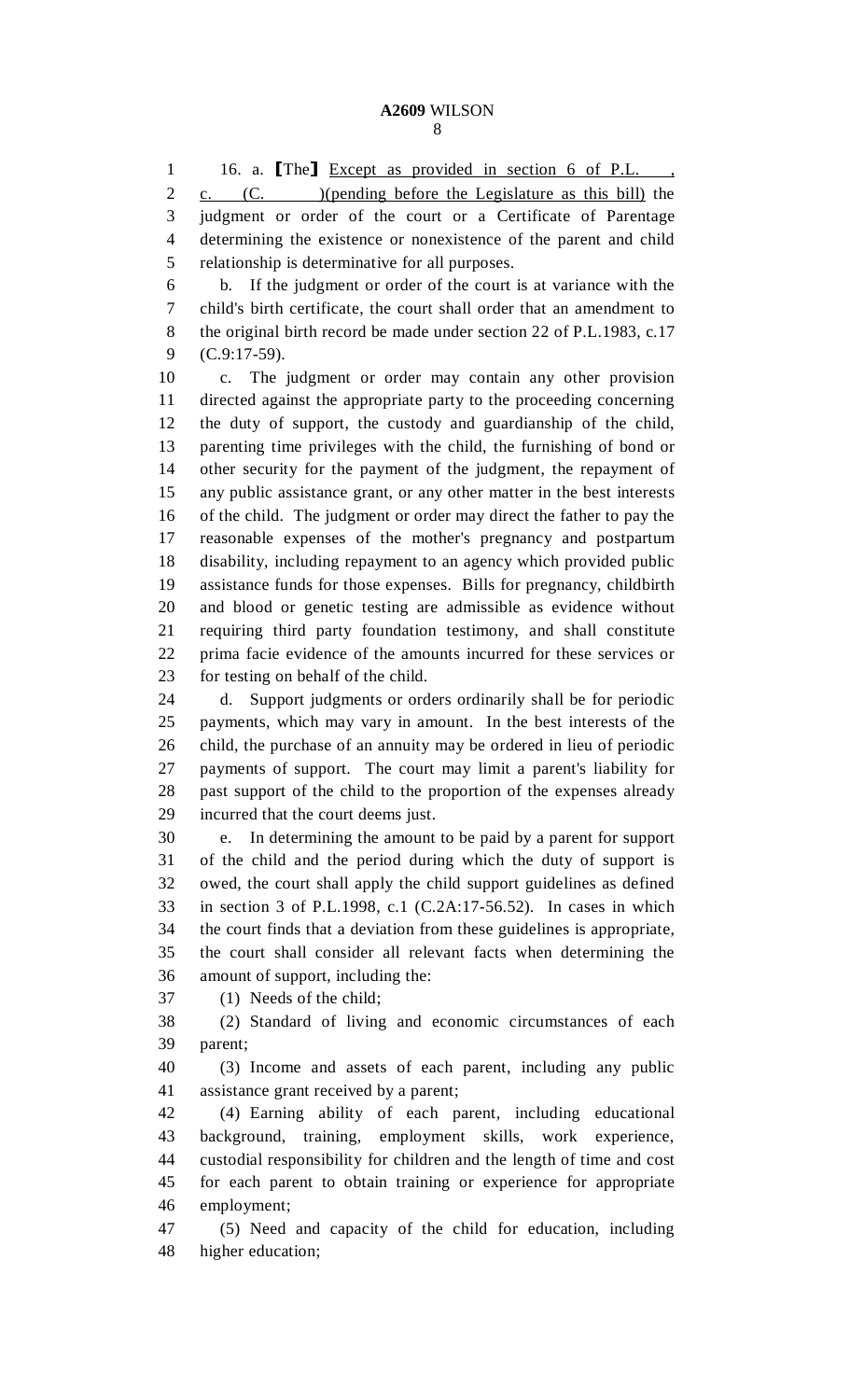1 (6) Age and health of the child and each parent;

2 (7) Income, assets and earning ability of the child;

3 (8) Responsibility of the parents for the support of others; and

4 (9) Debts and liabilities of each child and parent.

5 The factors set forth herein are not intended to be exhaustive. 6 The court may consider such other factors as may be appropriate 7 under the circumstances.

8 The obligation to pay support for a child who has not been 9 emancipated by the court shall not terminate solely on the basis of 10 the child's age if the child suffers from a severe mental or physical 11 incapacity that causes the child to be financially dependent on a 12 parent. The obligation to pay support for that child shall continue 13 until the court finds that the child is relieved of the incapacity or is 14 no longer financially dependent on the parent. However, in 15 assessing the financial obligation of the parent, the court shall 16 consider, in addition to the factors enumerated in this section, the 17 child's eligibility for public benefits and services for people with 18 disabilities and may make such orders, including an order involving 19 the creation of a trust, as are necessary to promote the well-being of 20 the child.

21 As used in this section "severe mental or physical incapacity" 22 shall not include a child's abuse of, or addiction to, alcohol or 23 controlled substances.

24 f. Upon a motion by a party, the court shall enter a temporary 25 support order pending a judicial determination of parentage if there 26 is clear and convincing evidence of paternity supported by blood or 27 genetic test results or other evidence.

- 28 (cf: P.L.2005, c.171, s.3)
- 29

30 6. (New section) a. (1) Notwithstanding any provisions of the 31 law to the contrary, a person may file a motion for relief from a 32 final judgment or order that determines that the person referred to in 33 that judgment or order is the father of a child or that requires the 34 person to pay child support, unless the person has adopted the child 35 or the child was conceived as a result of artificial insemination 36 pursuant to section 7 of P.L.1983, c.17 (C.9:17-44). The motion for 37 relief from a judgment or order shall be filed in accordance with the 38 Rules of Court. The motion shall be supported by genetic test 39 results showing a 0% probability that the person is the father of the 40 child and a statement describing the fraud, duress or material 41 mistake of fact that preceded the entry of the final judgment or 42 order.

43 (2) If the court finds by a preponderance of the evidence that 44 there is a reason to proceed with the motion filed pursuant to 45 paragraph (1) of this subsection, the court shall order the child's 46 mother, the child and the alleged father to submit to genetic tests. 47 The court shall schedule the genetic testing no later than 30 days 48 after the court issues its order. The genetic tests shall be performed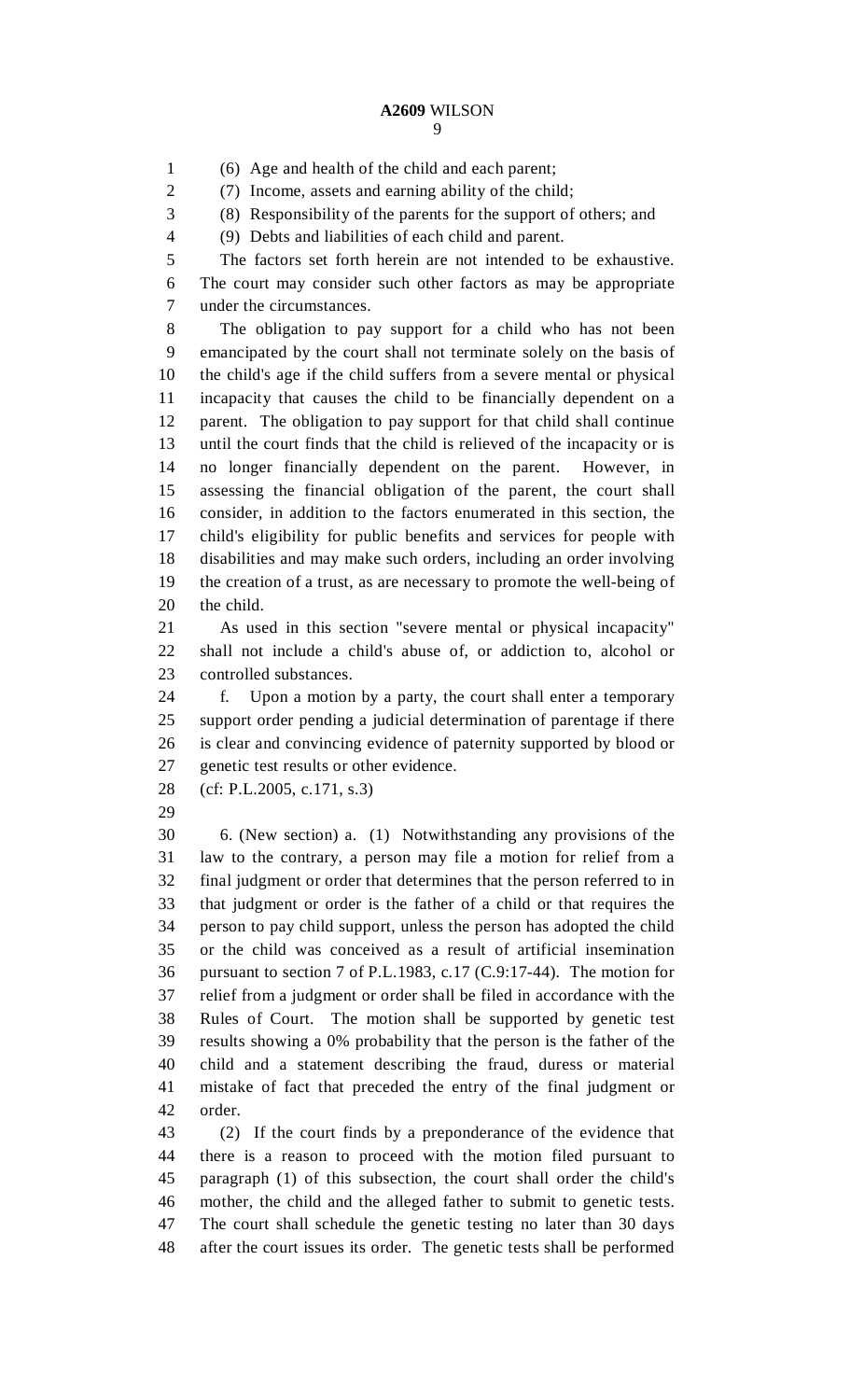1 by qualified examiners who are authorized by the court or the 2 Department of Human Services. An examiner conducting a genetic 3 test, upon the completion of the test, shall send a complete report of 4 the test results to the court that ordered the test.

5 (3) The refusal of the child, the mother, the alleged father or any 6 other designated individual to submit to a blood test or genetic test 7 required pursuant to this section shall be admitted into evidence and 8 shall give rise to the presumption that the results of the test would 9 have been unfavorable to the interests of the party who refused to 10 submit to the test. Refusal to submit to a blood test or genetic test, 11 or both, is also subject to the contempt power of the court. The 12 party refusing to submit to the test may be required to pay court 13 costs and reasonable attorney fees pursuant to section 17 of 14 P.L.1983, c.17 (C.9:17-54).

15 (4) The party requesting the genetic tests shall pay any fees 16 charged for the tests, unless the custodian of the child is represented 17 by the child support enforcement agency in its role as the agency 18 providing enforcement of child support orders, in which case the 19 child support enforcement agency shall pay the costs of genetic 20 testing if it requests the tests. The child support enforcement 21 agency or the person who paid the fees charged for the genetic 22 testing may seek reimbursement for the fees from the person against 23 whom the court assesses the costs of the action.

24 b. (1) Upon receipt of the genetic test results, a court may grant 25 relief from a final judgment or order that determines that a person is 26 the father of a child or that requires a person to pay child support 27 for a child if:

28 (a) the genetic test results show a 0% probability that the person 29 is the father of the child; and

30 (b) the court finds by clear and convincing evidence that the 31 final judgment or order was based on fraud, duress, or material 32 mistake of fact.

33 (2) In determining whether to grant relief from a paternity 34 judgment or order, the court shall consider: (a) the length of time 35 between the proceeding to adjudicate parentage and the time that 36 the presumed father was placed on notice that he might not be the 37 genetic father; (b) the assumed role of the father of the child; (c) the 38 facts surrounding the presumed father's discovery of his possible 39 non-paternity; (d) the nature of the father-child relationship; (e) the 40 age of the child; (f) the harm to the child which may result if 41 presumed paternity is successfully disproved; (g) the relationship of 42 the child to the alleged father; (h) the extent to which passage of 43 time reduces the chances of establishing the paternity of another 44 man and a child support obligation in favor of the child; and (i) 45 other factors that may affect the equities arising from the disruption 46 of the father-child relationship between the child and the presumed 47 father or the chance of other harm to the child.

48 (3) A court shall not deny relief from a final judgment or order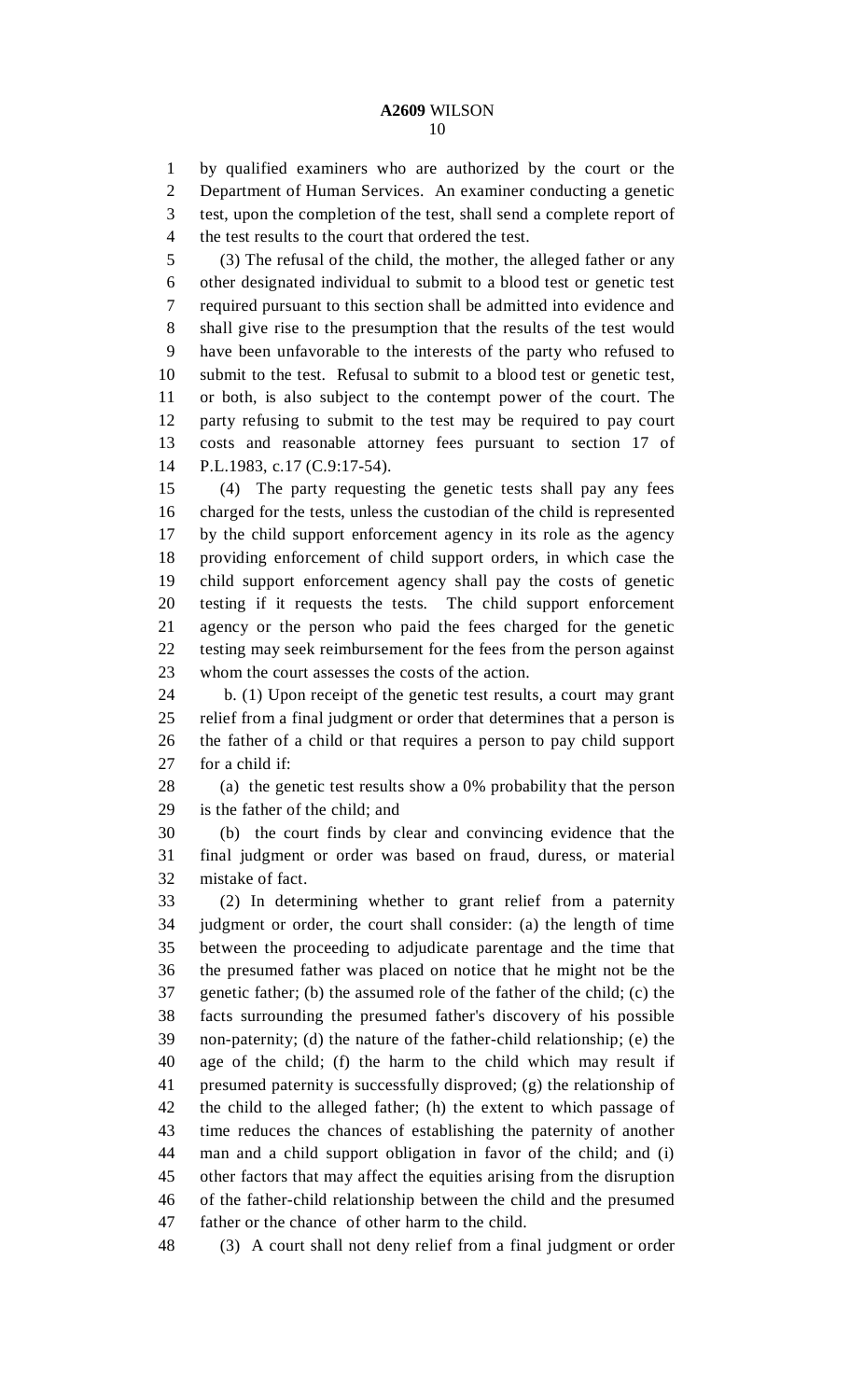1 that determines that a person is the father of a child or that requires 2 a person to pay child support for a child on the following grounds: 3 (a) The person married the mother of the child; 4 (b) The person acknowledged his paternity of the child in a 5 writing sworn to before a notary public; 6 (c) The person was named as the child's natural father on the 7 child's birth certificate with the valid consent of the person; 8 (d) The person was required to support the child because of a 9 written voluntary promise or by a court order or an administrative 10 support order; 11 (e) The person validly signed the child's birth certificate; 12 (f) The person was named in an acknowledgment of paternity of 13 the child that a court entered prior to this action; 14 (g) The person was named in an acknowledgment of paternity of 15 the child that has become final under the "New Jersey Parentage 16 Act," P.L.1983, c.17 (C.9:17-38 et seq.); 17 (h) The person was presumed to be the natural father of the child 18 under any of the circumstances listed in the "New Jersey Parentage 19 Act," P.L.1983, c.17 (C.9:17-38 et seq.); 20 (i) The person was determined to be the father of the child in 21 any action under the "New Jersey Parentage Act," P.L.1983, c.17 22 (C.9:17-38 et seq.); or 23 (j) The person otherwise admitted or acknowledged himself to 24 be the child's natural father. 25 c. A court shall not grant relief from a final judgment or order 26 that determines that a person is the father of a child or that requires 27 a person to pay child support for a child if blood or genetic 28 evidence was considered when the final judgment or order was 29 entered. 30 d. If a court grants relief from a judgment or order pursuant to 31 this section, the obligation to support the child and all legal rights to 32 the parentage of the child, including parenting time and decision-33 making, are terminated. 34 e. If relief from a judgment or order for the payment of child 35 support is not granted pursuant to this section, the court may require 36 the person who filed the motion for relief to pay all court costs of 37 the action and the reasonable attorney's fees of the opposing party. 38 f. Except as otherwise provided in this section, a party is entitled 39 to obtain relief under this section regardless of whether the final 40 judgment or order from which relief is sought was issued prior to, 41 on, or after the effective date of P.L., c. (C. )(pending 42 before the Legislature as this bill). 43 g. Except for good cause shown, the court shall not suspend the 44 legal responsibilities of a parent, including the obligation to pay 45 child support, during the pendancy of an action to obtain relief from 46 a final judgment or order brought in accordance with P.L. , c. 47 (C. )(pending before the Legislature as this bill).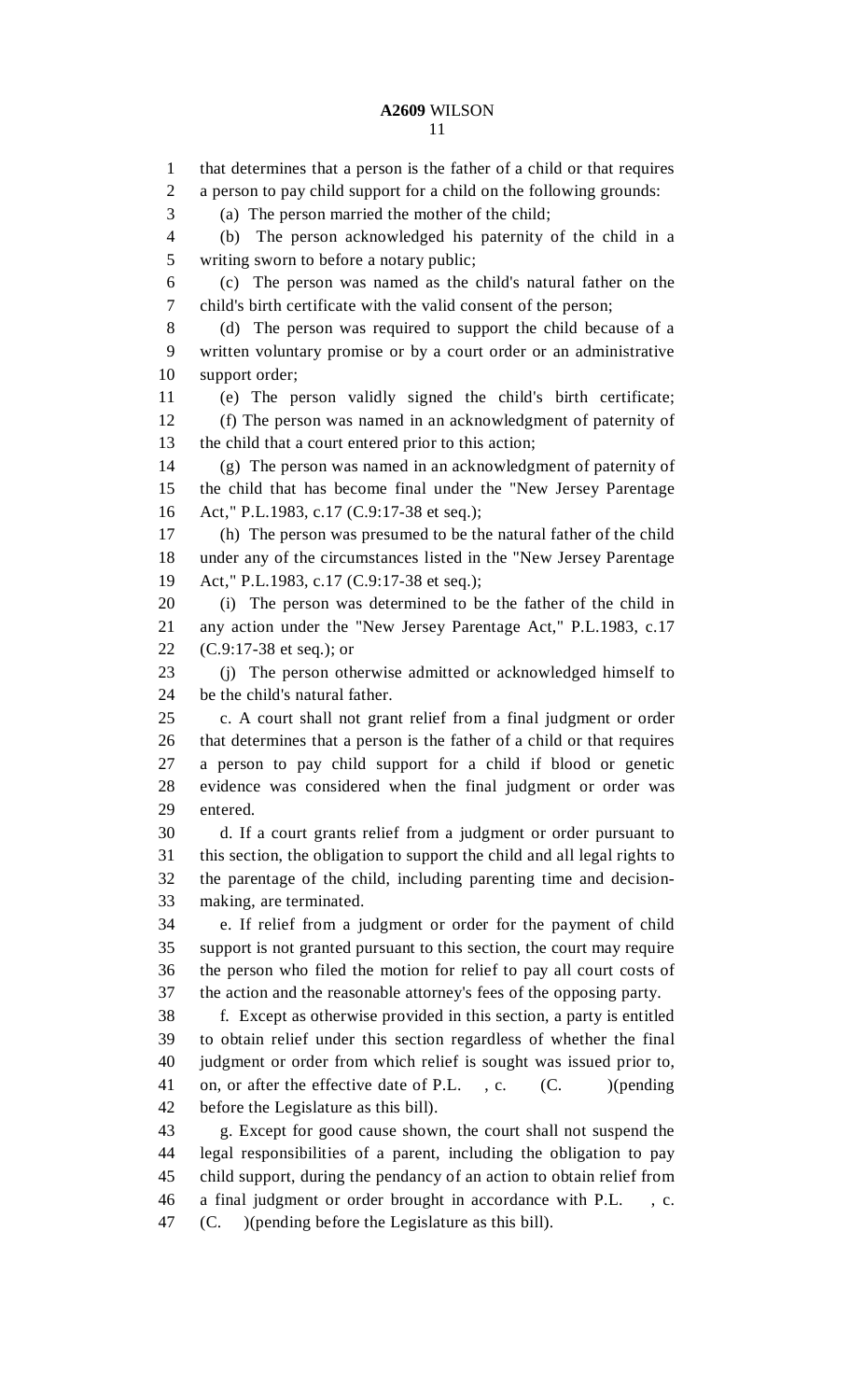1 7. (New section) a. Notwithstanding any other provision of law 2 to the contrary, the attending physician, midwife or person acting as 3 the agent of the physician or midwife, who was in attendance upon 4 the birth of an infant shall be responsible for the blood or genetic 5 testing of the infant to determine paternity. It shall be the 6 responsibility of personnel at the hospital or birthing facility to 7 inform the mother and father of the requirement for the blood or 8 genetic testing. The test shall be conducted by a qualified and 9 approved technical laboratory. It shall be the responsibility of 10 personnel at the hospital or birthing facility, within five days after 11 the birth, to inform the mother and biological father of the blood or 12 genetic testing. After the biological mother and biological father 13 have been informed of the results, the results shall be filed with the 14 local registrar's office in the municipality of birth of the child and in 15 accordance with the provisions of R.S.26:8-28.

16 b. The Commissioner of Health and Senior Services shall, in 17 accordance with the "Administrative Procedure Act," P.L.1968, 18 c.410 (C.52:14B-1 et seq.), adopt and promulgate such rules and 19 regulations as may be necessary for the implementation.

21  $\,$  8. This act shall take effect on the  $60<sup>th</sup>$  date after enactment 22 except prior to the effective date of the act any anticipatory 23 administrative action may be taken to implement the provisions of 24 the act.

20

25 26

28

#### 27 STATEMENT

29 This bill amends and supplements the "New Jersey Parentage 30 Act," to provide relief from judgment and modification of child 31 support orders under certain circumstances. The bill would also 32 require paternity testing for all infants at birth.

33 Under the provisions of the a person may file a motion for relief 34 from a paternity determination or child support order if the person 35 can prove that the paternity determination or child support order 36 was based on fraud, duress or material mistake of fact. The motion 37 for relief would be filed in accordance with the Rules of Court. The 38 person may not file a motion for relief if the person adopted the 39 child or the child was conceived as a result of artificial 40 insemination. The motion would be required to be supported by 41 genetic test results which show a 0% probability that the person is 42 the father of the child and a statement describing the fraud, duress 43 or material mistake of fact that preceded the entry of the final 44 judgment or order.

45 If the court finds by a preponderance of the evidence that there is 46 reason to proceed with the motion for relief, the court would order 47 the child's mother, the child and the alleged father to submit to 48 genetic tests. The tests would be scheduled no later than 30 days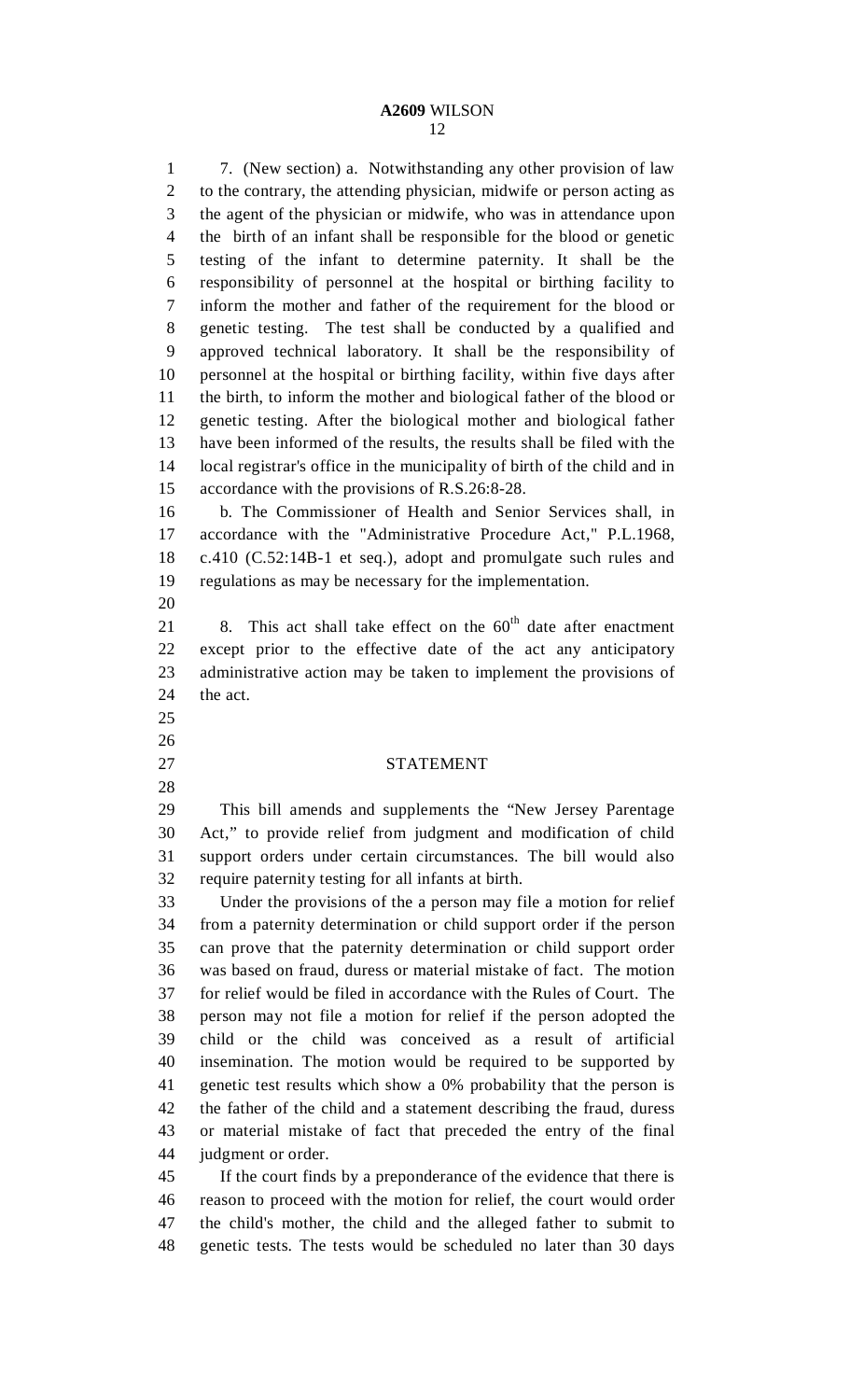1 after the court issues its order. The bill requires that all genetic 2 testing would be performed by qualified examiners authorized by 3 the court or the Department of Human Services. Upon completion 4 of the test, the examiner conducting the test would send a complete 5 report of the test results to the court that ordered the test. If a party 6 refuses to take the test, the refusal would be admitted into evidence 7 and give rise to the presumption that the results of the test would 8 have been unfavorable to that party's interests. The party refusing to 9 submit to the test may be required to pay court costs and reasonable 10 attorney fees in accordance with N.J.S.A.9:17-54.

11 The bill specifies that the party requesting the testing is 12 responsible for paying any fees associated with the tests, unless the 13 custodian of the child is represented by a child support enforcement 14 agency, in which case that agency must pay the costs of the testing. 15 The bill also specifies that the agency or person who paid the fees 16 charged for the testing may seek reimbursement for those fees from 17 the person against whom the court assesses the costs of the action.

18 Under the provisions of the bill, the court would not deny a 19 motion for relief on the following grounds: (a) the person married 20 the mother of the child; (b) the person acknowledged paternity; or 21 (c) the person was named the father of the child on the birth 22 certificate; or (d) the person was required to support the child; (e) 23 the person signed the child's birth certificate; (f) the person was 24 named in an acknowledgment of paternity of the child that a court 25 entered prior to this action; (g) the person was named in an 26 acknowledgment of paternity of the child that has become final; (h) 27 the person was presumed to be the natural father of the child; (i) 28 the person was determined to be the father of the child in an action; 29 or (j) the person otherwise admitted or acknowledged himself to be 30 the child's natural father.

31 Under the provisions of the bill, a court shall not grant a motion 32 for relief from a final judgment or order that determines that a 33 person is the father of a child or that requires a person to pay child 34 support for a child if blood or genetic evidence was considered 35 when that final judgment or order was entered.

36 If the court grants a motion for relief, the obligation to support 37 the child and all legal rights to the parentage of the child, including 38 parenting time and decision-making, would be terminated.

39 The bill also provides that if relief is not granted, the court shall 40 require the person filing the action to pay all court costs of the 41 action and reasonable attorney's fees of the opposing party.

42 The legal responsibilities of a parent, including the obligation to 43 pay support, would not be suspended during the pendency of an 44 action.

45 In addition, this bill would require the attending physician, 46 midwife or person acting as the agent of the physician or midwife, 47 who was in attendance upon the birth of an infant to be responsible 48 for blood or genetic testing of the infant to determine paternity. The